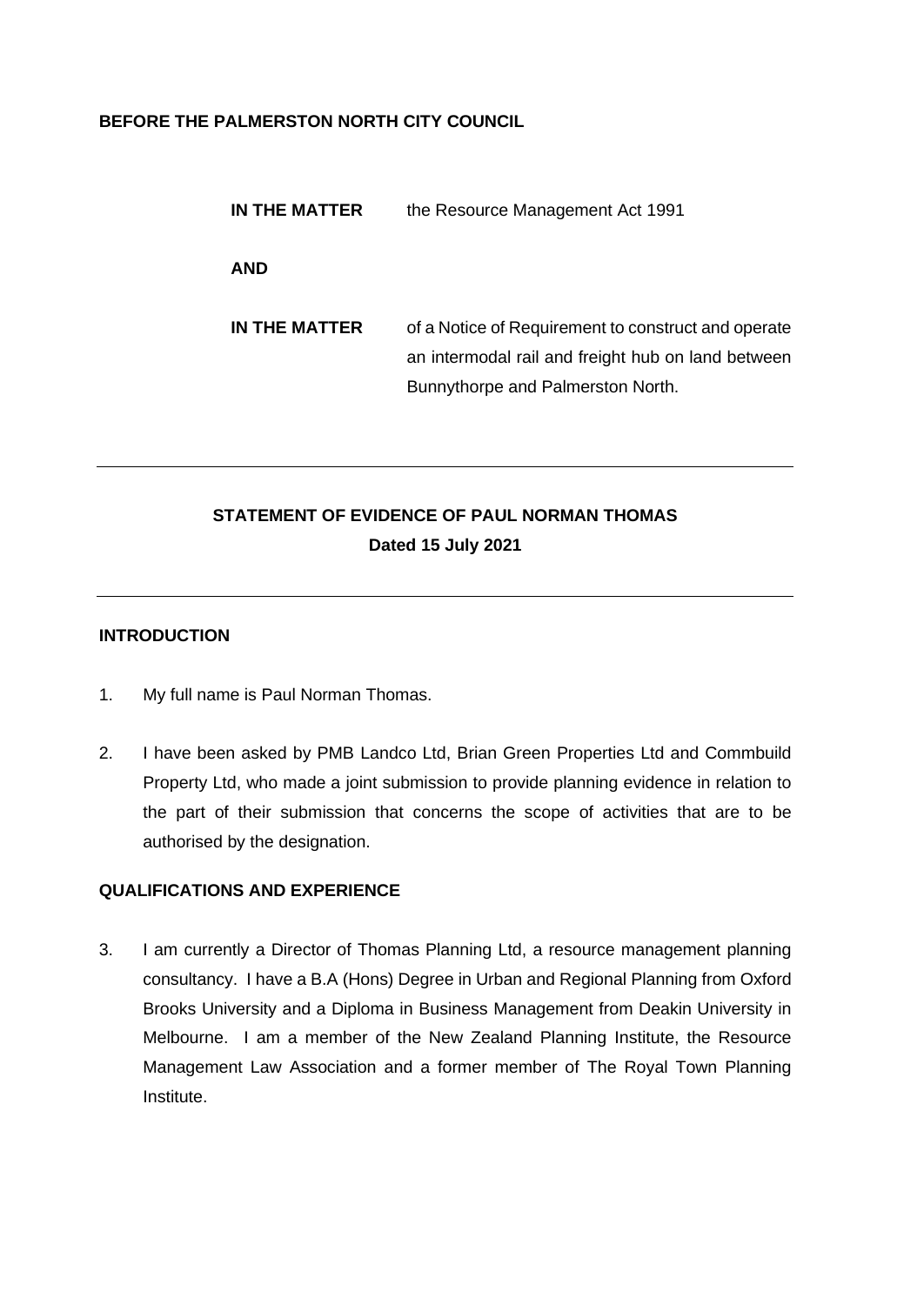- 4. I have over 40 years' experience in planning and resource management, the last 30 or so years which have been in consultancy. From 1996 to 2016 I was a director of Environmental Management Services (EMS) providing a range of resource management advice and services. Prior to that I was the Manager of the Wellington Planning Group and National Discipline Head of Works Consultancy Ltd. In that capacity I was responsible for the development of a team of planners and landscape architects serving a wide range of public and private sector clients and for the technical standards of over 40 planning staff.
- 5. I am a Commissioner accredited as a Chair by the Ministry for the Environment and have been active as a Commissioner since 2008.

#### **CODE OF CONDUCT**

- 6. I confirm that I have read and agree to comply with the Code of Conduct for Expert Witnesses contained in the Environment Court Practice Note 2014. I confirm that I have considered all the material facts that I am aware of that might alter or detract from the opinions that I express, and that this evidence is within my area of expertise.
- 7. In that regard I am aware that the subject matter of this evidence is as much a legal issue as a planning one and has been the subject of some memoranda and minutes by parties and the panel ahead of the hearing. Both the Council and KiwiRail have stated that this matter will be addressed in legal submissions to the hearing.

# **SCOPE OF AUTHORISED ACTIVITIES**

- 8. The submission by PMB Landco Ltd, Brian Green Properties Ltd and Commbuild Property Ltd generally supports the development of the rail hub but raises a concern regarding the scope of activities that is to be authorised by the designation.
- 9. The submitters are all industrial land development companies with developments and interests in the north east quarter of Palmerston North. PMB Landco Ltd owns and develops the Manawatu Industrial Park which makes up most of the original North East Industrial Zone which has since been expanded. Brian Green Properties Ltd owns industrial and residential land in and around Palmerston north including land in the North East Industrial. Commbuild Property Ltd owns and develops land for commercial clients and also has land in the Railway Road area.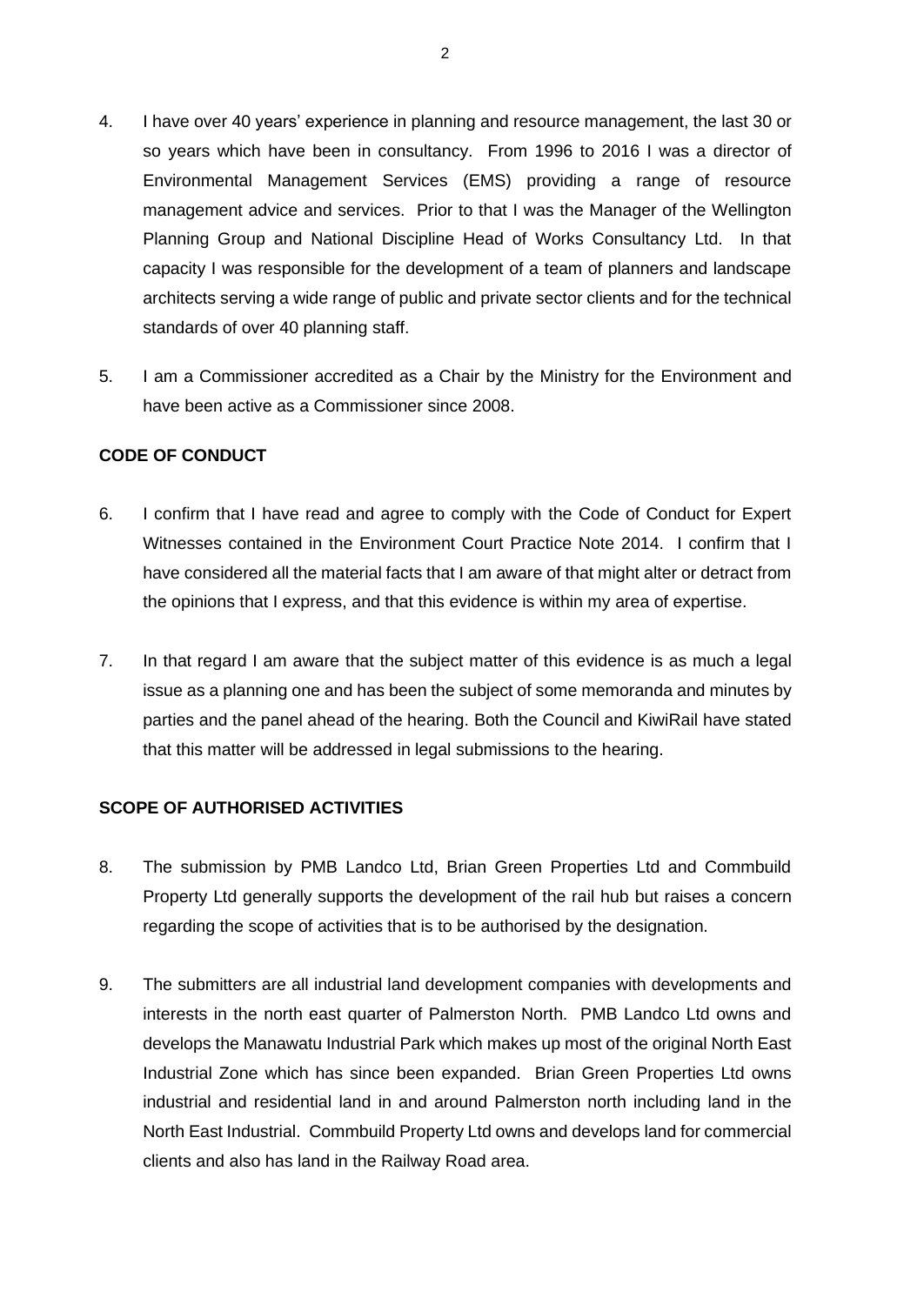- 10. These companies are to a large degree trade competitors with each other but have made a joint submission. That submission seeks simply to ensure that KiwiRail being a State Owned Enterprise and approved Requiring Authority is only authorised to undertake activities under this Notice of Requirement that come within its financial responsibility.
- 11. The Resource Management (Approval of KiwiRail Holdings Ltd as Requiring Authority) Notice 2013 defines the companies network utility operation as "being the construction, operation, maintenance , replacement upgrading, improving and extension of its railway line."
- 12. The term "operation" would clearly include loading and unloading wagons, marshalling of freight prior to and after transport by it's railway line, and the loading and unloading of road vehicles for inbound and outbound freight.
- 13. However, this clearly does not extend to warehousing and distribution of that freight or processing of freight.
- 14. The Notice of Requirement states that the Freight Hub will include the following key elements and associated works
	- Marshalling yards (including tracks, signals, overhead line equipment and lighting)
	- Container terminal
	- Wagon storage
	- Maintenance and network services facilities
	- Freight forwarding facilities
	- Log handling yard
	- Bulk liquid storage
	- Train control and rail operation centre, administration offices and carparking
	- Staff facilities, including parking
	- Access roads, and changes to existing road layouts and intersections
	- Stormwater management areas with associated planting
	- Noise management areas with associated planting
	- Buildings and other activities ancillary to the freight hub
- 15. The term Container Terminal Yard is one of the above activities and is defined in the AEE project Glossary as "*Area where containers are transferred from rail to truck and vice versa and includes container storage and, rail tracks and truck parking."*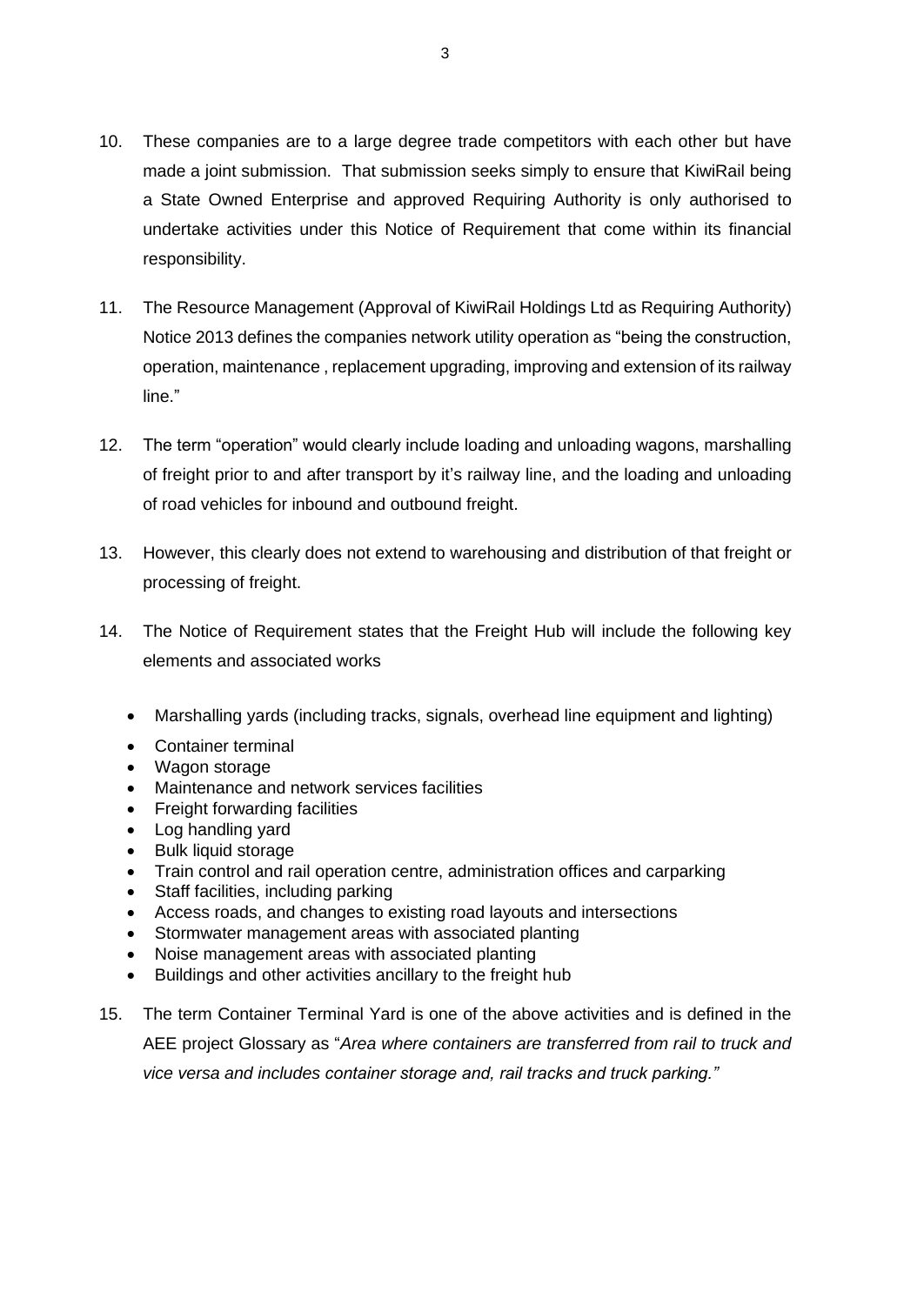- 16. In my opinion, that definition fits well with the scope of KiwiRail "operations" outlined in para 11 above. Notably it does not include the loading or devanning of containers which will not be authorised by the designation.
- 17. The submission is effectively seeking that clarity for all parties be achieved by including in the designation recommendation definitions of the other activities that could otherwise easily expand or be established beyond the financial responsibility of KiwiRail.
- 18. Specifically this is required for the terms Freight Forwarding Facilities, Log handling and Bulk Liquid Storage.
- 19. I do not consider that this is either controversial or problematical. It is simply to provide clarity on the scope of activities embraced by these terms.
- 20. It is important because it is clear from the NOR/AEE that the proposal includes facilities that are not the financial responsibility of KiwiRail but instead would be owned and operated by other entities.
- *21.* At Section 6.1 of the AEE it is stated that the purpose of the designation is: *"To develop, operate and maintain railways, railway lines, railway infrastructure, and railway premises as defined in the Railways Act 2005, and activities and infrastructure required to enable the transportation of goods by rail and road."*
- *22.* On page 8 of the AEE it states *"The concept needs to anticipate the full range of facilities that KiwiRail, and KiwiRail's freight partners, are typically expected to require at regional hubs, such as:…"*
- 23. In my opinion this designation cannot authorise activities and facilities of KiwiRail's freight partners that are not owned by KiwiRail and whose activities do not come within the scope of KiwiRail's requiring authority status, or for that matter the purpose of the designation.
- 24. Further the Concept Plan shown on page ii of the AEE identifies a large part of the designation to be used for *"Freight Forwarding Private Siding."* See Figure 1 below. In my opinion the designation cannot be used to construct private sidings as these will not be owned by KiwiRail and therefore do not come within the scope of "its railway line" (See para 10)., or the definition of "railway premises" in the Railways Act 2005.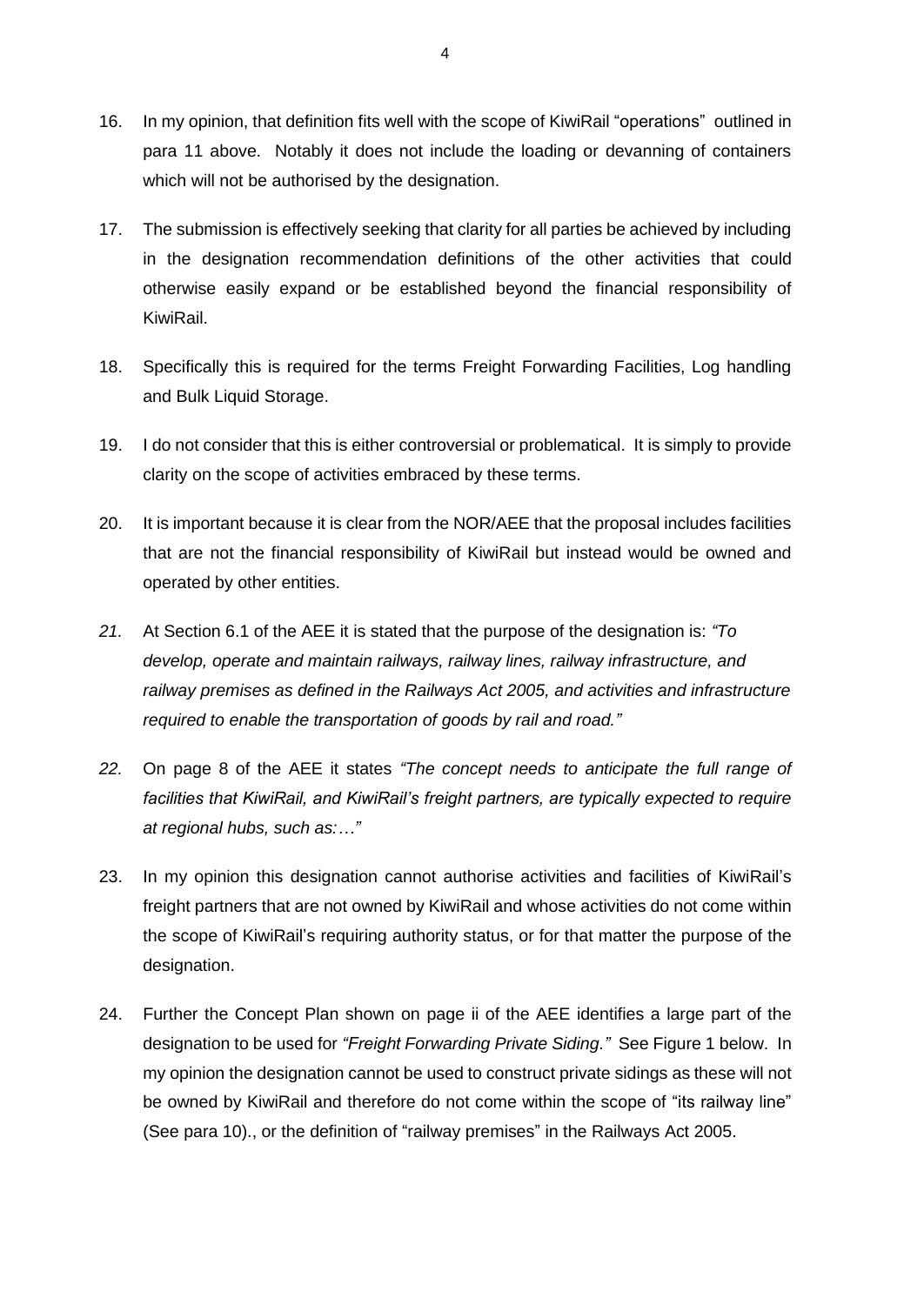- 25. These are likely to be owned and operated by KiwiRail's Freight Forwarding Partners. If so, these facilities cannot be authorised through this designation process and the area of land that is the subject of the designation will need to be modified to reflect this..
- 26. Having said that, approximately the southern third of the site is currently zoned North East Industrial Zone in the operative Palmerston North District Plan. Within this part of the site these non KiwiRail activities can be authorised through the provisions of the Plan subject to the approval of KiwiRail pursuant to section 176(1)(b) of the Act.



*Figure 1: Concept Plan Showing Distribution of Activities (page ii AEE).*

- 27. Those activities, therefore, need to be removed from this designation and be authorised through a quite separate process whether within the North East Industrial Zone or not.
- 28. The submission seeks clarity on this matter by defining the terms freight forward facilities, log handling and bulk liquid storage as they relate to the activities of KiwiRail that fit within the legal scope of this designation. The definitions will depend on what facilities are under the financial responsibility of Kiwi Rail and which are not. That is for Kiwi Rail to clarify not me.
- 29. I don't anticipate any challenges with a suitable definition of log handling as this largely involves vehicle delivery and removal, on site storage and loading/unloading of wagons. A suitable definition might therefore be

*Log Handling means the unloading and loading of vehicles and rail wagons with logs and the temporary open storage of logs prior to transportation.*

30. Bulk liquid storage may similarly be straight forward if the facilities are owned and operated by Kiwi Rail. If that is the case a definition might be: